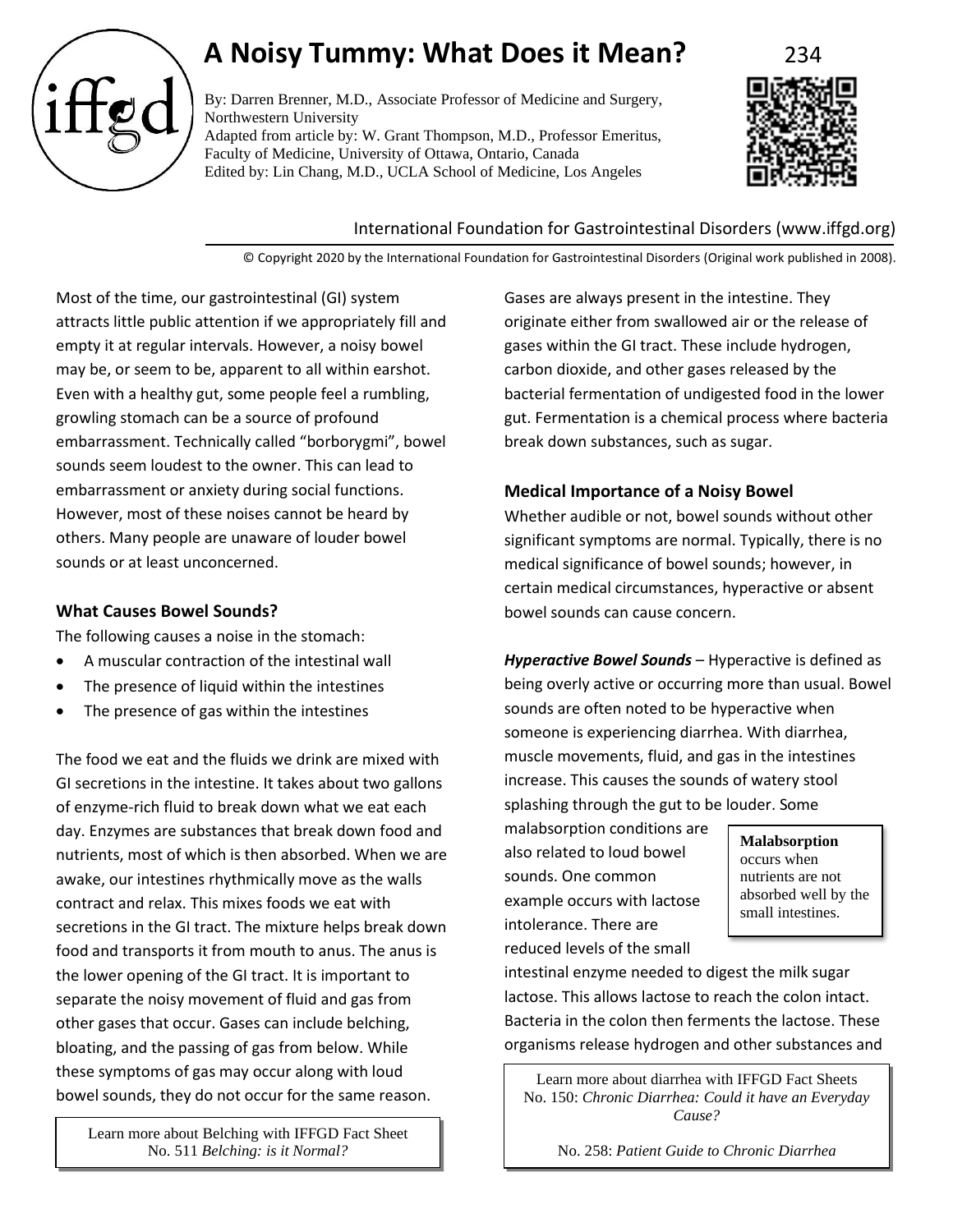gases into the gut. Fluids in the gut then increase, causing muscle contractions in the gut to increase. Thus, all of the conditions that produce abdominal sounds are increased (muscular contractions along with

the presence of liquid and gas within the intestines) causing hyperactive bowel sounds. Other examples of conditions associated with malabsorption include celiac disease and exocrine pancreatic insufficiency (EPI).

**Celiac disease** is an autoimmune disease where the lining of the intestine is damaged from eating gluten.

**Exocrine pancreatic insufficiency (EPI)** occurs when there are not enough exocrine pancreatic enzymes, preventing food from being properly digested.

A more serious instance of hyperactive bowel sounds occurs when there is an obstruction of the gut. This can be a blockage that is just forming or partially blocks the gut. In this emergency situation, increased intestinal contractions attempt to force solids, liquids, and air through a narrowing of the intestine. The result is very loud bowel sounds. When obstruction occurs, illness is often obvious, and individuals suffer from symptoms including:

- Severe abdominal pain pain varying from dull to sharp that occurs inside the stomach or intestines
- Nausea a feeling of sickness with an urge to vomit
- Vomiting bringing food back up from the stomach
- Constipation having 3 or fewer bowel movements a week, and/or difficulty passing bowel movements
- Inability to pass gas from below
- A general feeling of discomfort or sickness

Although there is much variation from person to person, in most cases of loud noises from a hyperactive stomach is normal. However, your healthcare provider should be made aware of these sounds if you are also experiencing diarrhea, pain or other symptoms.

*Absent Bowel Sounds –* While the intestines may be quiet during sleep and at certain times of the day, they should not be silent for long. The complete absence of sounds in the GI tract during an attack of severe abdominal pain could be a sign of an emergency. This often requires immediate admission to hospital and

sometimes surgery. Examples of such uncommon events include late-stage bowel obstruction or bowel perforation. With bowel perforation, sudden abdominal pain is due to an infection of the lining of the abdominal cavity. The result is a shutdown of all intestinal movements. The abdomen then becomes eerily quiet even when examined by a stethoscope. It is important to note that the intestines also become quiet after abdominal surgery. In this instance, returning bowel sounds is an early and reliable sign of recovery.

# **Technology**

There have been attempts to improve the use of bowel sounds to help with diagnoses. Various listening devices record the amount, frequency, and location of the sounds. These tools do not improve basic understanding of the cause. Interpreting bowel sounds do not replace the need to consider more traditional and accurate examinations if other symptoms are present. Ultrasounds and CT scans are important tools in GI diagnosis.

# **What Can Be Done about a Noisy Bowel?**

There is no specific treatment for a noisy movement of fluid and gas in the GI tract. Loud bowel sounds may occur with changes of intestinal function. Common conditions causing this are dyspepsia and irritable bowel syndrome (IBS). Dyspepsia is a condition with indigestion and upper abdominal discomfort. IBS is a common GI condition characterized by changes in bowel habits and abdominal pain or discomfort.

Some advertised treatments for a noisy GI tract may be harmful. The use of antibiotics has not been shown to help and are potentially dangerous. Unnecessary use of antibiotics can allow the growth of bacteria that may be harmful. Probiotics are promoted for many abdominal problems, but there is no evidence that they will help. Probiotics are live microorganisms such as bacteria. These are often in the form of a pill and are present in yogurt.

Dietary adjustment may help if you have a malabsorption issue (such as lactose intolerance). It may also be helpful to change a diet high in fructose or the artificial sweetener sorbitol. These sweeteners are